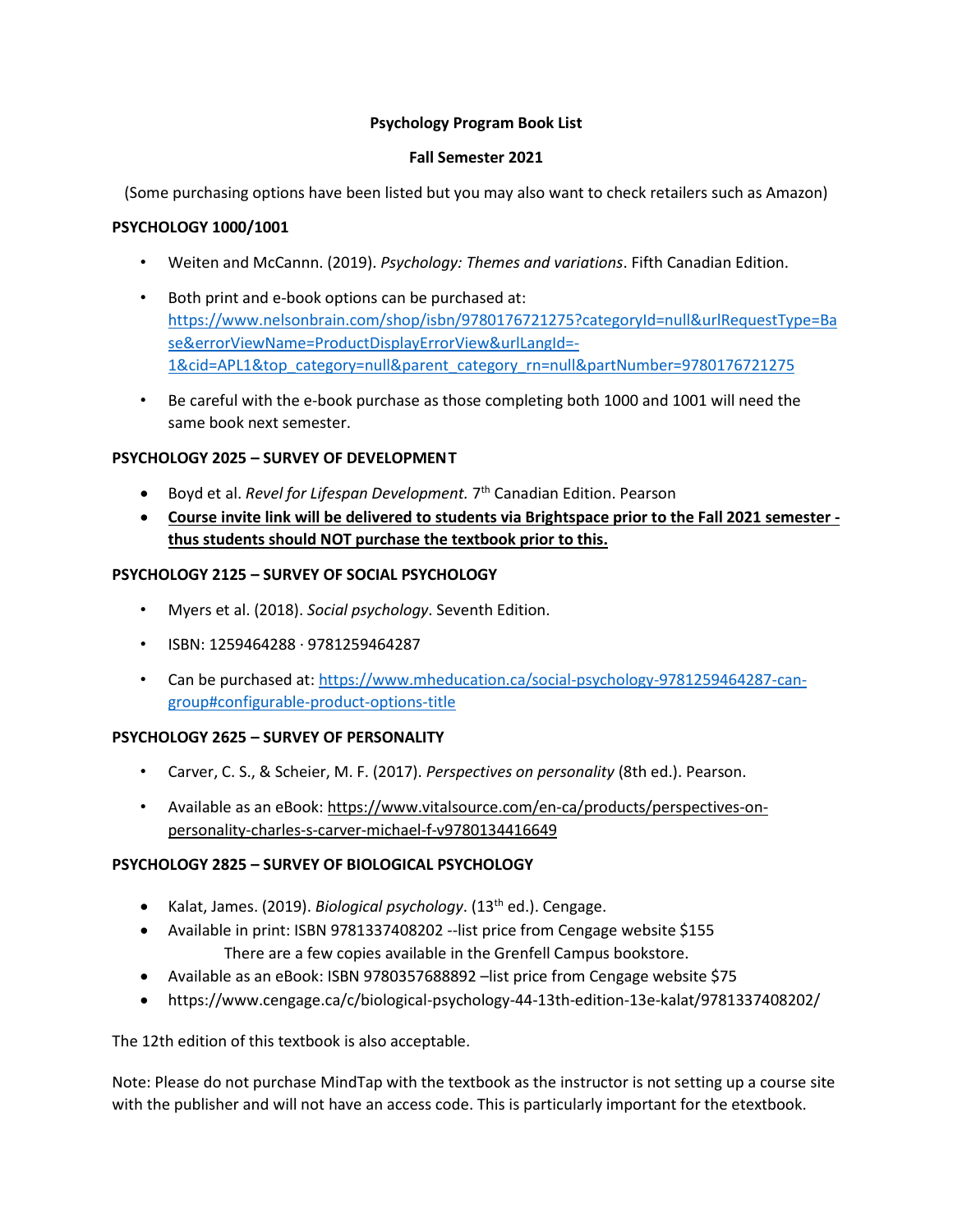# **PSYCHOLOGY 2950 – RESEARCH METHODS AND DATA ANALYSIS IN PSYCHOLOGY II**

- Gravetter, F. J., & Wallnau, L. B. (2017). *Statistics for the behavioral sciences* (10th ed.). Cengage Learning.
- Same text that was used for 2925.

# **PSYCHOLOGY 3025 – CONTEMPORARY ISSUES IN DEVELOPMENTAL PSYCHOLOGY**

- **•** Brandhorst, S. (2017). Taking sides: Clashing views in adolescence  $(4<sup>th</sup>$  ed.). McGraw-Hill.
- Available at: https://www.mheducation.com/highered/product/taking-sides-clashing-viewsadolescence-brandhorst/M9781259176623.html#buying-options

# **PSYCHOLOGY 3226 – CONTEMPORARY ISSUES IN THE PSYCHOLOGY OF EDUCATION**

- Woolfolk, A., Winne, P., & Perry, N. (2020). *Educational psychology: Seventh Canadian edition*. Pearson.
- Available as an eBook: https://www.vitalsource.com/en-ca/publisher/products/educationalpsychology-seventh-canadian-edition-anita-woolfolk-philip-hv9780135330456?term=Educational+psychology%3A+7th+Canadian+edition

# **PSYCHOLOGY 3425 – CONTEMPORARY ISSUES IN COGNITIVE PSYCHOLOGY**

- Smith, E. E., & Kosslyn, S. M. (2014) Pearson New International Edition Cognitive Psychology: Mind and Brain. (1<sup>st</sup> ed.). Pearson.
- ISBN-13 is 978-1-292-02235-2
- Available at: https://www.bookdepository.com/Cognitive-Psychology-Pearson-New-International-Edition-Edward-E-Smith/9781292022352

# **PSYCHOLOGY 3625 – CONTEMPORARY ISSUES IN PERSONALITY**

- Tayor, S. (2020). *Health psychology* (Canadian ed.). McGraw-Hill Ryerson.
- Available as an eBook at VitalSource Canada[: https://www.vitalsource.com/en](https://www.vitalsource.com/en-ca/products/health-psych-taylor-v9781260332605)[ca/products/health-psych-taylor-v9781260332605](https://www.vitalsource.com/en-ca/products/health-psych-taylor-v9781260332605)

# **PSYCHOLOGY 3626 – CONTEMPORARY ISSUES IN ABNORMAL PSYCHOLOGY**

- Flett, G. L., Kocovski, N. L., & Blankstein, K. R. (2017). *Abnormal psychology* (6th Canadian ed.). **Wiley**
- Paper text and e-text available

# E-text available for purchase or rent (120-150 days)

- ➢ [https://www.wiley.com/en-ca/Abnormal+Psychology%2C+6th+Canadian+Edition-p-](about:blank)[9781119335337](about:blank)
- ➢ [https://www.vitalsource.com/en-ca/products/abnormal-psychology-canadian-edition-gordon-l](about:blank)[flett-nancy-l-v9781119335337](about:blank)

# **PSYCHOLOGY 3533 – SEXUAL BEHAVIOUR**